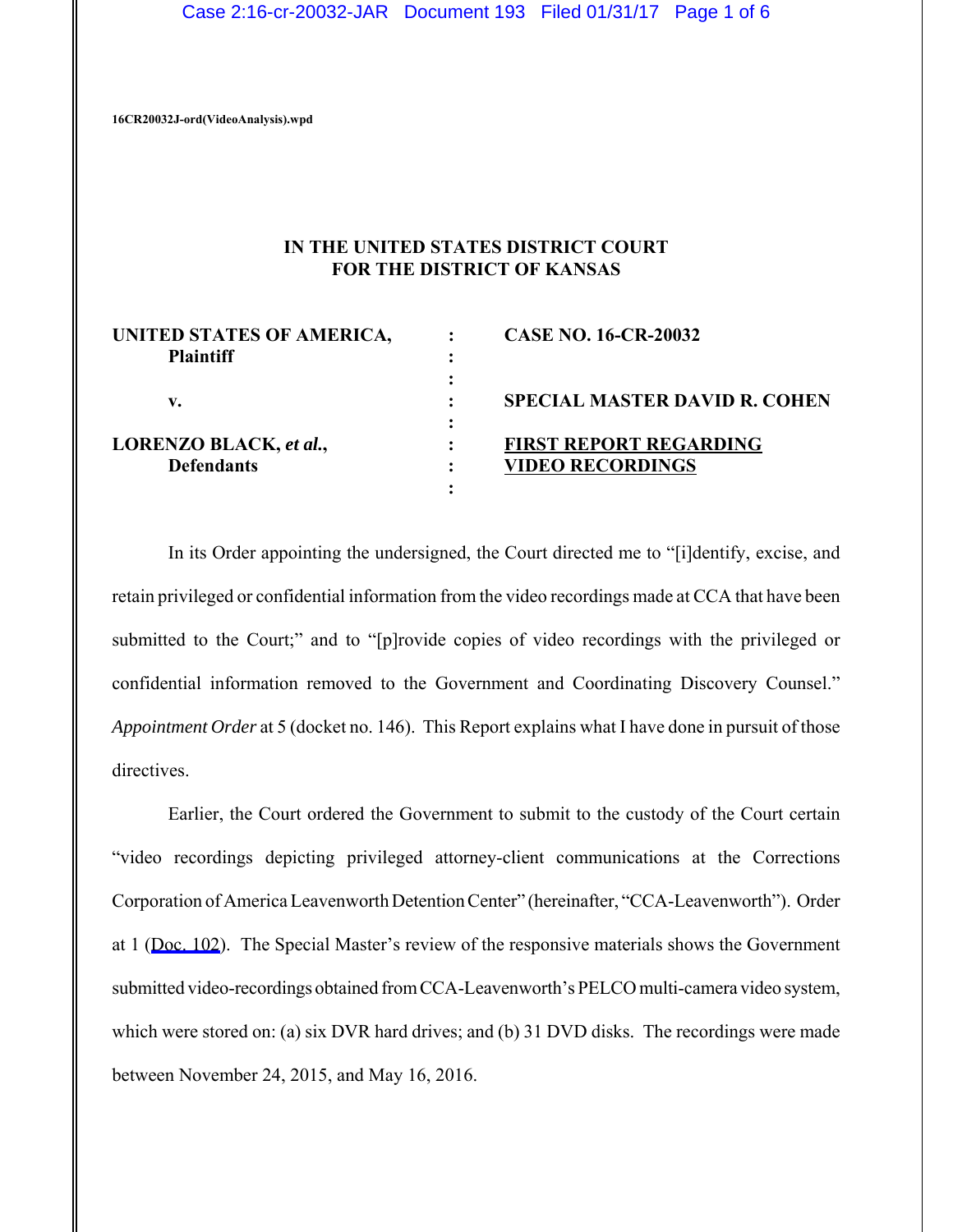### Case 2:16-cr-20032-JAR Document 193 Filed 01/31/17 Page 2 of 6

The Special Master visited CCA-Leavenworth in order to understand how the PELCO video system worked. The PELCO system allowed prison personnel to monitor and record activity using approximately 154 video cameras throughout the facility. The input from these cameras was recorded onto a total of six different DVR hard drives. For example, DVR drive no. 1 contains video recordings from 16 different cameras, while DVR drive no. 5 contains video recordings from 32 different cameras. A given camera was always recorded onto the same DVR drive. Thus, for example, video from the Front Gate Camera was always recorded onto DVR drive no. 1, while video from the South Barber Shop Camera was always recorded onto DVR drive no. 5.<sup>1</sup> Each DVR drive held, at most, about three months' worth of video, with new video replacing old video in a looping fashion. On May 16, 2016, the Government took possession of the six PELCO DVR drives and subsequently delivered them to the Court. It is unclear when the Government obtained possession of the 31 DVD disks, which it also delivered to the Court.

CCA-Leavenworth has nine attorney-inmate meeting rooms. Only seven of these rooms have cameras in them. All seven of these cameras were recorded only onto DVR drive no. 6. These seven cameras, out of the 154 cameras in the facility, are the only ones that might have captured privileged or confidential information, because they recorded meetings between clients and their attorneys.<sup>2</sup>

Further analysis reveals that CCA-Leavenworth did not use two of the attorney-client

<sup>&</sup>lt;sup>1</sup> Defense Exhibit 439, which is a chart created by the Government, is an accurate list of the PELCO video cameras and the DVR drives to which they were assigned.

<sup>&</sup>lt;sup>2</sup> DVR drive no. 5 captured video from a camera in the hallway adjacent to the attorneyclient meeting rooms. This camera is referred to as "low custody attorney" in Defense Exhibit 439. It does not capture any privileged or confidential information.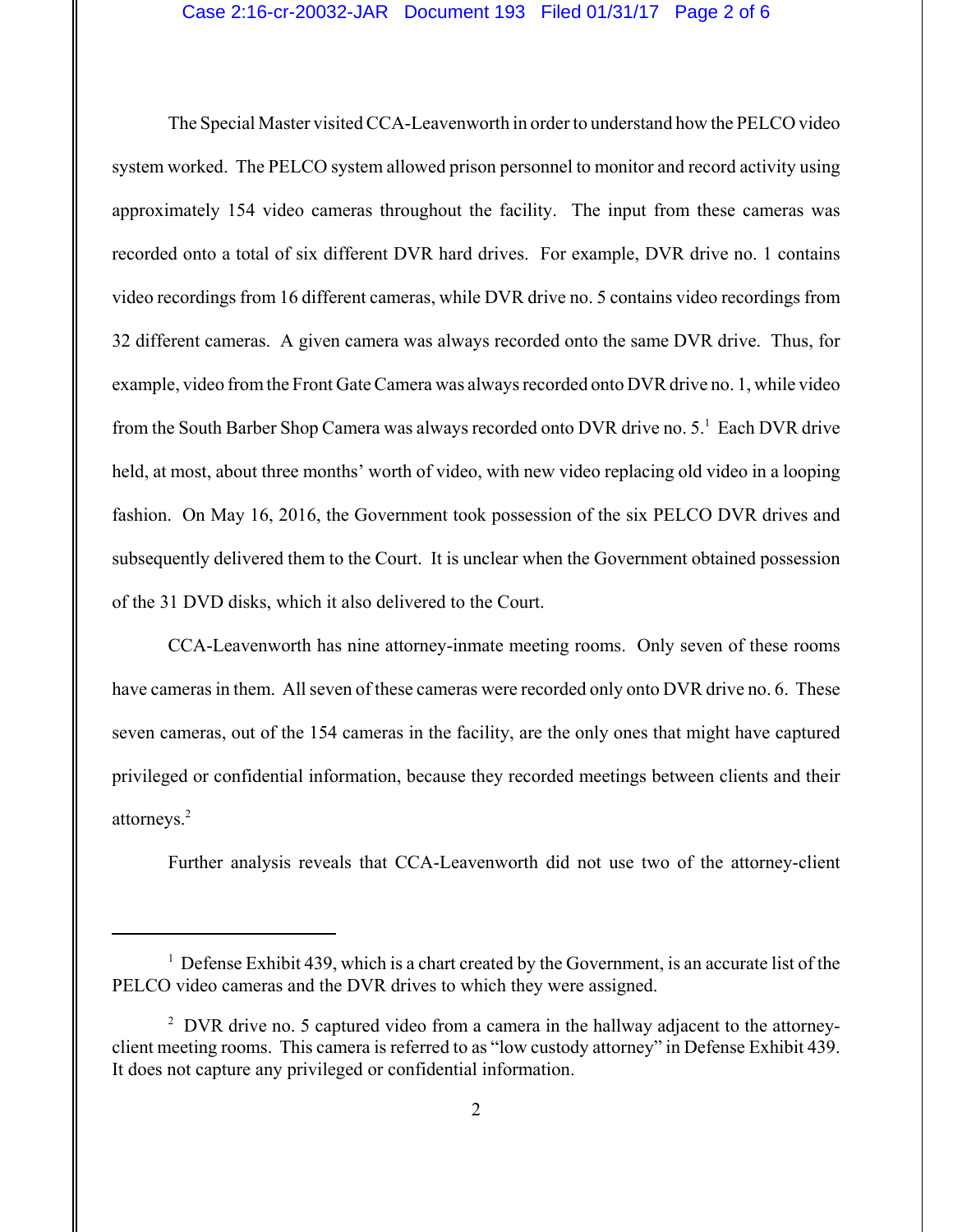meeting rooms – both of which do have cameras – during the entire recording period.<sup>3</sup> The chart below summarizes this information.

| Camera<br>Location             | <b>PELCO</b><br><b>Camera Number</b> | <b>Used for</b><br><b>Attorney Meetings?</b> | <b>Privileged Material</b><br><b>Recorded?</b> |
|--------------------------------|--------------------------------------|----------------------------------------------|------------------------------------------------|
| Attorney Meeting Room 1        | [no camera]                          | Yes                                          | N <sub>o</sub>                                 |
| <b>Attorney Meeting Room 2</b> | [no camera]                          | Yes                                          | N <sub>o</sub>                                 |
| <b>Attorney Meeting Room 3</b> | $6 - 18$                             | Yes                                          | <b>YES</b>                                     |
| <b>Attorney Meeting Room 4</b> | $6-19$                               | N <sub>o</sub>                               | No                                             |
| <b>Attorney Meeting Room 5</b> | $6 - 20$                             | No                                           | No                                             |
| Attorney Meeting Room 6        | $6 - 21$                             | Yes                                          | <b>YES</b>                                     |
| <b>Attorney Meeting Room 7</b> | $6 - 22$                             | Yes                                          | <b>YES</b>                                     |
| <b>Attorney Meeting Room 8</b> | $6 - 23$                             | Yes                                          | <b>YES</b>                                     |
| <b>Attorney Meeting Room 9</b> | $6 - 24$                             | Yes                                          | <b>YES</b>                                     |

This information leads to three fundamental conclusions, set out below.

# • *DVR Drive Nos. 1-5, and the 31 DVD disks, Will Be Released to the Parties.*

First, only DVR drive no. 6 contains video recordings of privileged or confidential information. Drive nos. 1-5 do *not* contain video recordings of privileged or confidential information. Further, none of the video recordings on the 31 DVD disks were captured using PELCO Cameras 6-18 to 6-24, so these DVD disks also do not contain privileged or confidential

 $3$  CCA-Leavenworth states it almost never uses attorney rooms 4 and 5 for inmate meetings. Further, CCA-Leavenworth's attorney visitation logs, used to document which rooms were assigned for each attorney-inmate meeting, show no assignments to attorney rooms 4 or 5. Spot-checking the video recordings confirms that no meetings occurred in these two rooms during the recording period.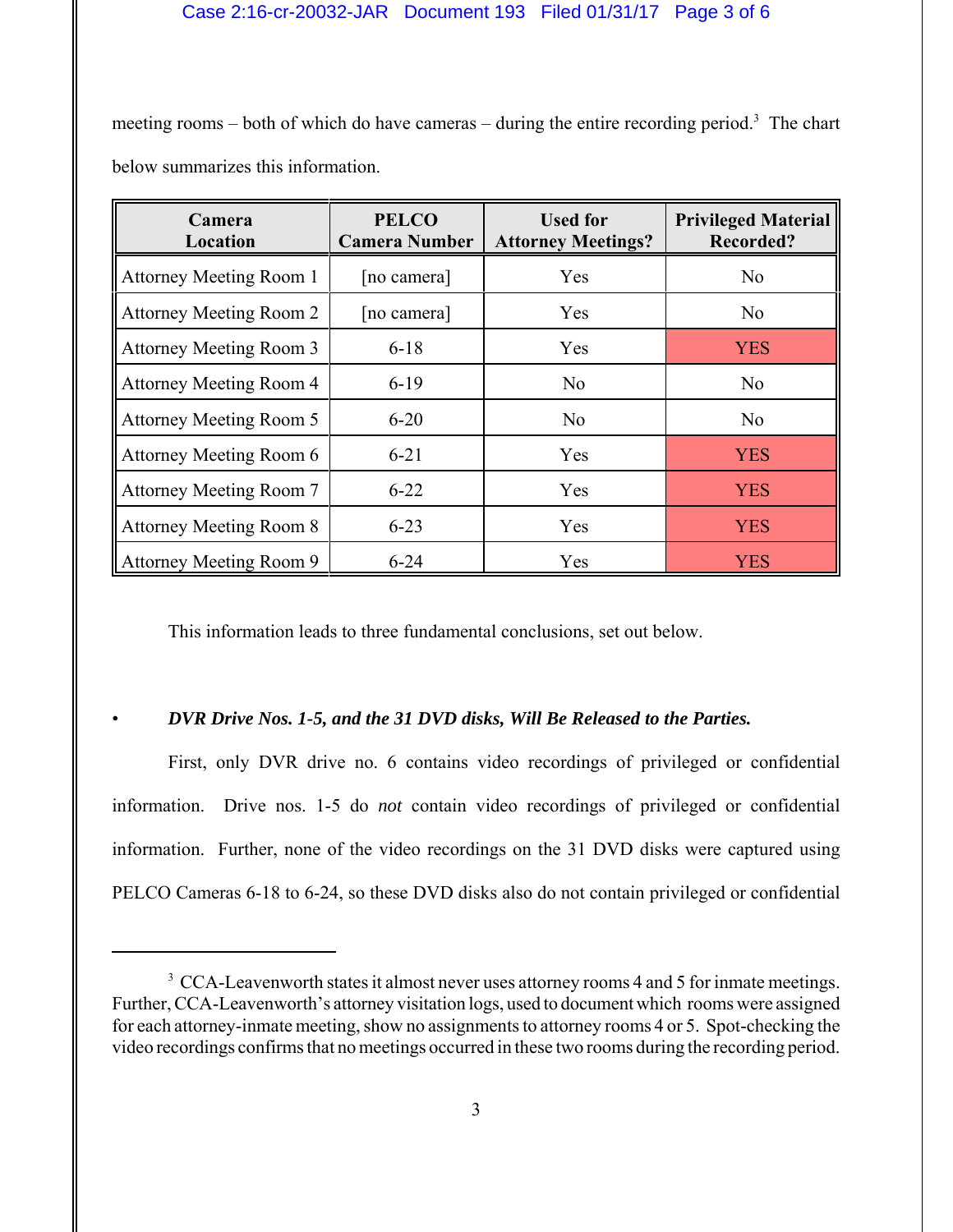### Case 2:16-cr-20032-JAR Document 193 Filed 01/31/17 Page 4 of 6

information. Accordingly, within the next few days, the Special Master will arrange for delivery of copies of these five DVR drives and 31 DVD disks to the Government (Chris Oakley), which will make them available to Coordinating Discovery Counsel (Shazzie Naseem).

## • *DVR Drive No. 6 Will Not Be Released to the Parties.*

Second, although some of the video recordings on DVR drive no. 6 contain privileged or confidential information, many do not. Specifically, in addition to video from the seven cameras that recorded attorney-client meeting rooms, DVR drive no. 6 also holds video from 21 other cameras in CCA-Leavenworth. These 21 other cameras, which are in the kitchen, parking lot, recreation yard, and so on, did not record privileged or confidential information.

The mechanics of the PELCO video system, however, make it very difficult to isolate recordings from a given camera. This means it would be challenging and expensive to extract from DVR drive no. 6 only those recordings that are from the 21 cameras that are not recording attorneyclient meeting rooms. To avoid this problem, the Government has agreed it will not use and does not need video-recordings taken from these 21 other cameras. Accordingly, the Special Master will not produce to counsel *any* video recordings contained on DVR drive no. 6, and will retain DVR drive no.  $6<sup>4</sup>$ 

<sup>4</sup> In connection with analysis of the *audio* recordings submitted by the Government, the Special Master made available to each attorney recordings of inmate calls made to that attorney. *See Second Report Regarding Telephone-Call Audio Recordings* at 3-5 (docket no. 187). The mechanics of the PELCO video system make it expensive to provide to each attorney analogous video material.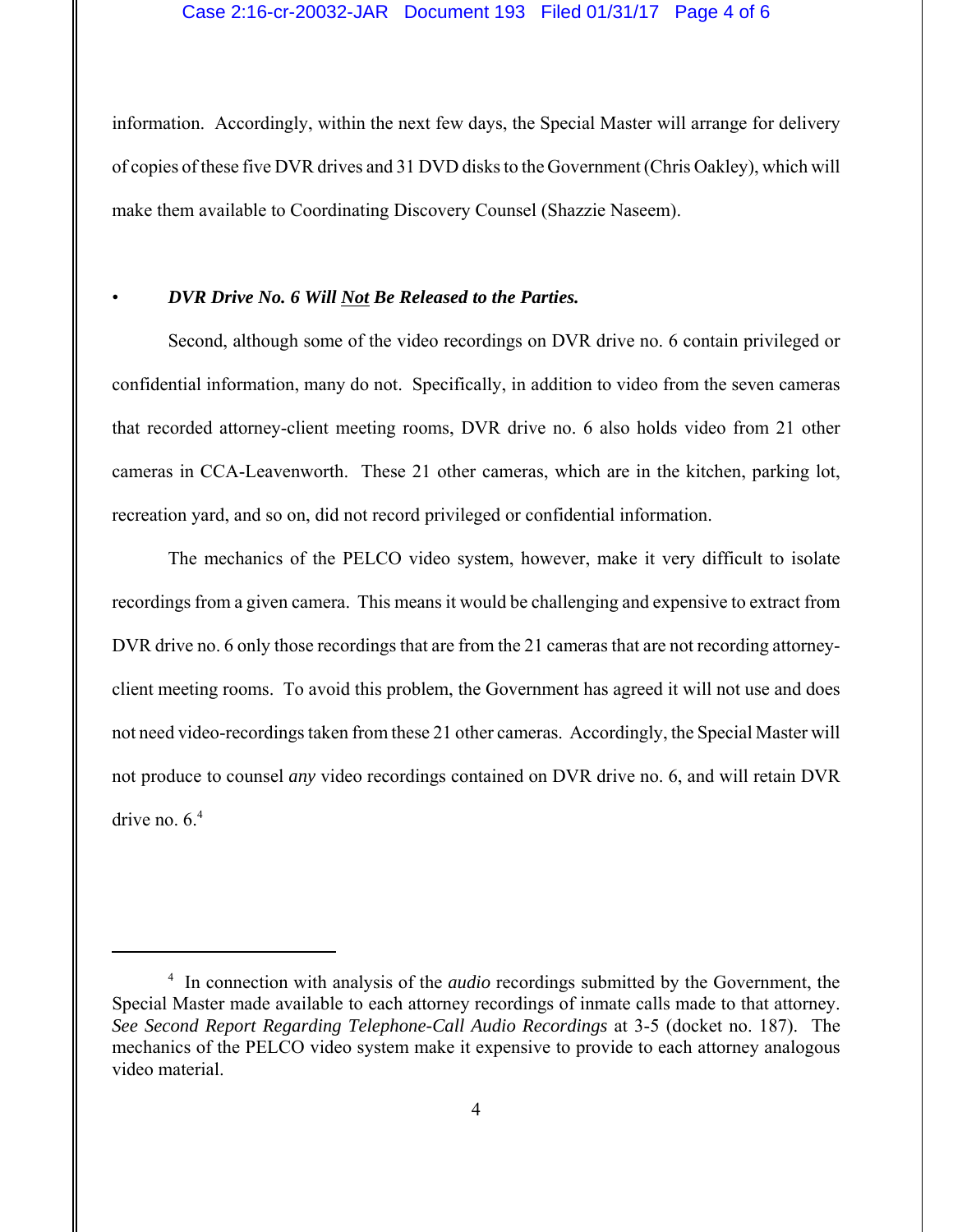## • *Hundreds of Attorney-Inmate Meetings were Recorded.*

And third, in order to understand the scope of the privilege issue addressed by the parties in their briefs, the Special Master undertook a summary examination of the video from the seven cameras on DVR drive no. 6 that recorded attorney-client meeting rooms. These recordings were made between February 20 and May 16, 2016, a period of 86 days, for a total of about 14,000 hours.<sup>5</sup> Even assuming the seven cameras could only record attorney-client meetings during 40 business hours per week, and that two of these cameras (in Meeting Rooms 4 and 5) never recorded a meeting, the Special Master would still have to review about 2,400 hours of video to determine exactly which, and how many, attorney-client meetings were recorded.

Instead, the Special Master obtained visitor logs from CCA-Leavenworth and randomly chose about 30 attorney visits that occurred throughout the 12 weeks in the recording period. The Special Master then examined the video recordings to determine if these attorney visits with an inmate were recorded. This analysis revealed that every attorney-inmate meeting listed on the attorney visitor log that took place in an attorney room that held a video camera was, in fact, recorded. The attorney visitor logs for the 12-week recording period showed a total of over 700 attorney visits to the attorney rooms where recording took place (marked by the cells shaded in red

<sup>&</sup>lt;sup>5</sup> Seven cameras x 86 days x 24 hours/day = 14,448 hours of video. For some reason, however, certain time periods were not recorded. For example, there are no recordings on DVR drive no. 6 (from *any* cameras) from April 27-28, 2016. Various recording gaps exist on the other DVR drives, as well.